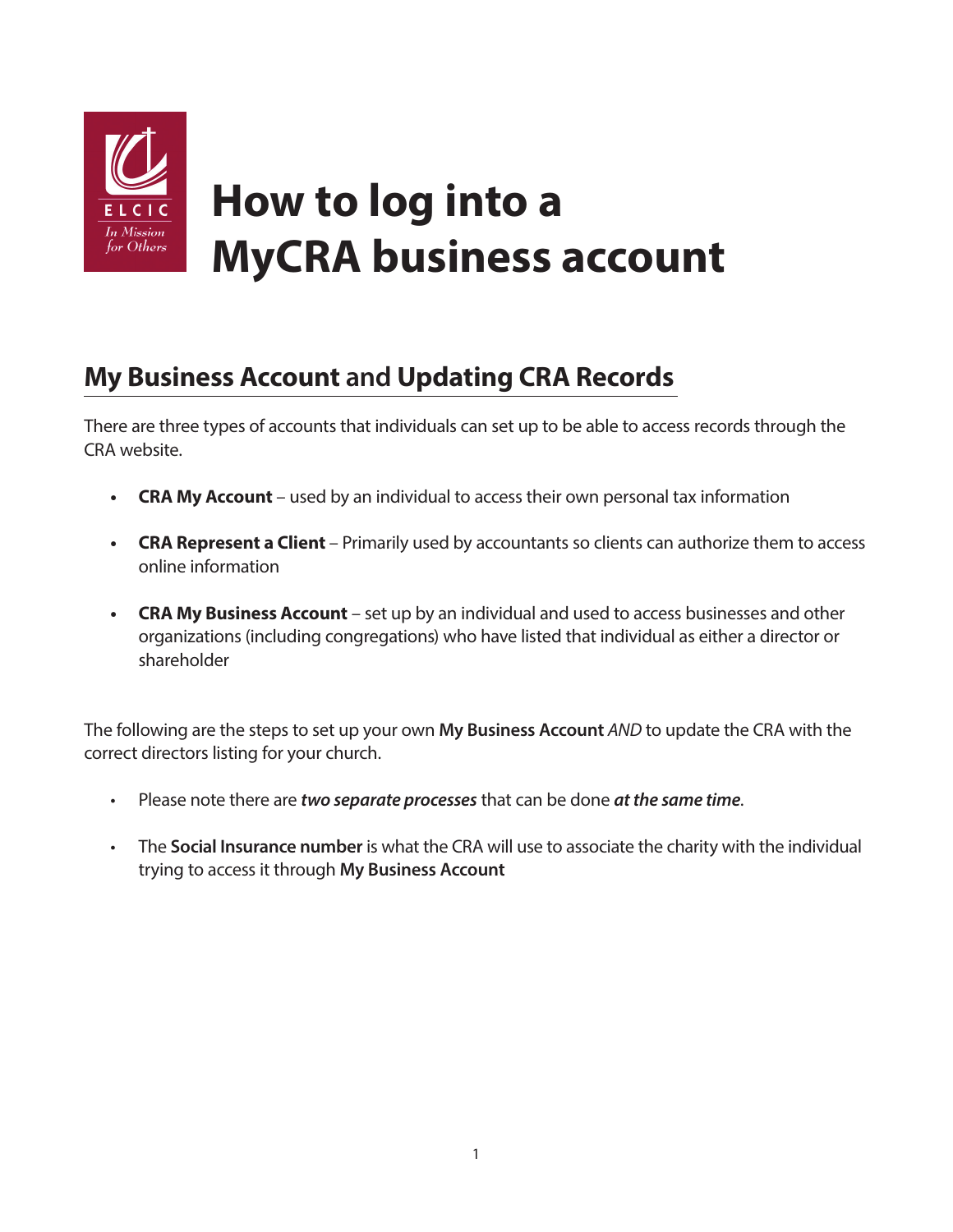## **How to update your congregation's directors listing with the CRA**

Filing the *Charity return T3010* and the *T1235* does NOT update the directors list in the CRA database.

In order for an individual to be able to talk to the CRA about an organization on the phone or access information through **My Business Account,** they must be listed in the CRA database as a director.

The charities directorate has instructed us that in order to update the information, they need the following:

### **STEP 1**

- A letter written on the organization's letterhead and signed by either the Chairman/President/ Vice President containing the following information for the directors:
	- Full name
	- Address
	- Phone Number
	- Birthdate
	- Social Insurance Number
- The instructions should indicate that the organization requests the CRA update the directors for the organization with the current list provided and remove any directors in the CRA system not included on the list provided.
- Include the phone number for the person signing the document in case there are questions.

#### **STEP 2**

• Provide a copy of the most recent Annual General Meeting (AGM) or minutes that show that the directors provided were elected.

#### **STEP 3**

• **Fax** *AND* **Mail** this information to the following addresses. Advice given by the Charities Directorate is that the information is sent to **all** of the following locations to ensure someone sees and processes it in a timely manner.

 1. **Fax: 1-833-724-7237 Canada Revenue Agency**  *Attention: Business Number Services Unit*

- 3. **Mail to: PEI Taxation Centre Business Number Services Unit 275 Pope Road, PEI C1N 6A2**
- 2. **Fax: 1-613-954-8037 Charities Directorate** *Attention: Client Services*